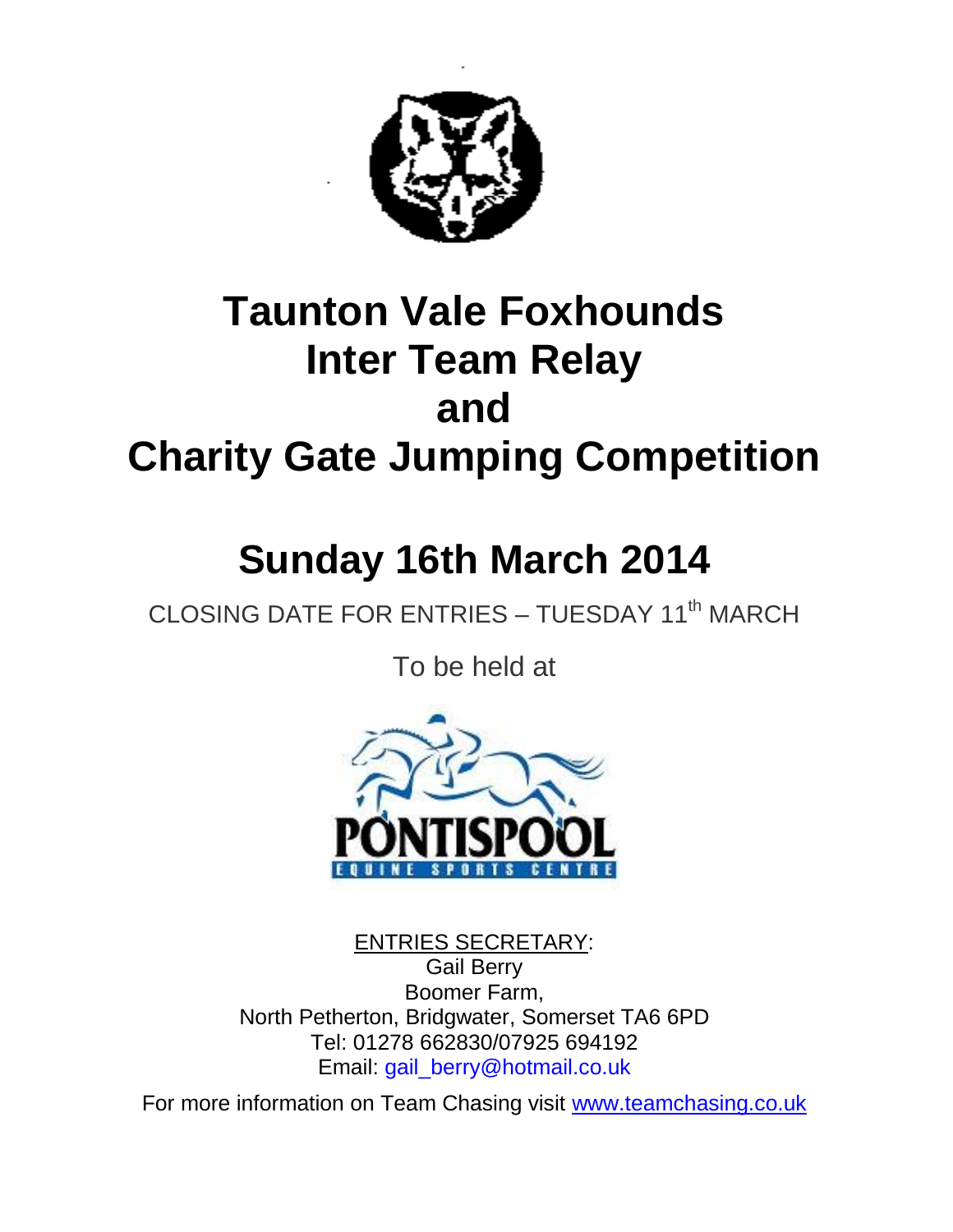# **All classes will take place in the newly expanded all weather arena**

# **Format for classes 1 and 3:**

- Teams of 4 riders;
- There will be a whip exchange between riders to take place in a designated area;
- Both classes to be run against the clock;
- Time starts when first rider crosses start line and finishes when fourth rider crosses finish line;
- Course to be combination of knock down and permanent fences;
- 7 seconds to be added to the team time for each fence knocked down;
- Refusals add to time taken;
- If a team member fails to complete the course due to retirement or elimination through having three refusals at one fence or five over the whole course the next team member must complete the round from the point of retirement and then continue to jump their own round. A team member may not complete a previous member's round until that member has been eliminated or retired;
- Horses to only compete in either class 1 or 3.

# **CLASS 1 – Novice**

- First team to start at 10am
- Maximum height of fences approximately 0.85m (2'9")

**Prizes in kind. Rosettes to 6th place. Inter-School Section (minimum of 3 members to attend same school). Special prizes:** All Ladies; Taunton Vale Foxhounds; Hunt Team

# **CLASS 2 – CHARITY GATE JUMPING COMPETITION**

To take place on the 80 x 50m all-weather arena. There will be a single gate in the middle of the arena. Entries will be taken on the day.

## **Section A** RESTRICTED – Height starts at 2'9"

Horses must be genuine hunters and may not have competed in an affiliated Open Team Chase, BSJA or BE competition since 1<sup>st</sup> January 2012.

### **Prizes in kind.**

**Section B** OPEN - Height starts at 3'3"

**Prizes:**  $1^{st}$  **£100**  $(2^{nd}$  and  $3^{rd}$  prizes subject to entries and sponsorship)

# **CLASS 3 – OPEN CLASS**

Maximum height of fences approximately 1.00m (3'3")

## **Prizes: 1st £150; 2nd £75; 3rd £50**

### **Rosettes and prizes in kind to 6th place**

**Special prizes:** Taunton Vale Foxhounds; Veterans (average competitor age of 40 or older); Hunt Team (competitors to be members of the same hunt).

## **ENTRY FEES** (including medical cover)

Class 1 Entry Fee: **£50**

Class 2 Sec A & Sec B Entry Fee: **£10**

Class 3 Entry Fee: **£60**

Entries are accepted only with full fees. To include one free programme per team. To be sent to the secretary, before the closing date **Tuesday 11 th March** (e-mail entries will only be accepted with where a cheque has been received before the entries close date of 11<sup>th</sup> March).

**Deposit on numbers**: £10.00 per team payable on the day.

Entries, if accepted after the closing date, will incur a £20 surcharge.

Car passes: Two car passes per team will be issued on receipt of SAE with entry fees.